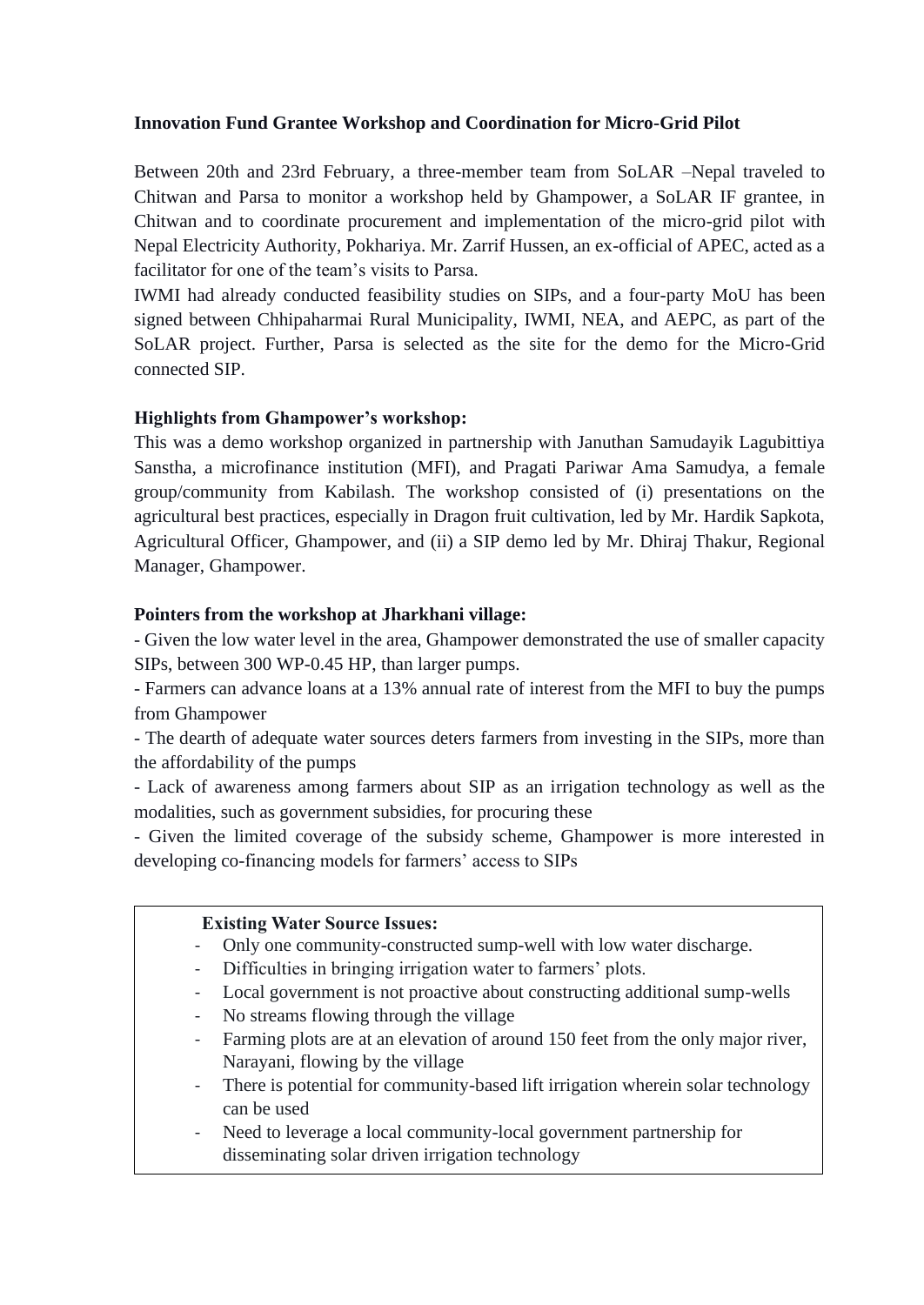

*Figure 1: Elevation Profile with respect to River*





*Figure 3 SIP Demo and current condition of the filed*

#### **Procurement Coordination Meeting for Micro-Grid Pilot: A Snapshot**

The meeting was held between the IWMI team and Mr. Jagannath Jha, Chief, NEA, Pokhariya. Based on the findings from IWMI's feasibility survey, the team briefed the NEA Chief about installing equipment, particularly additional poles and wires, to support the pilot study. After an additional site survey by NEA technicians, NEA provided an estimated budget of NPR 2,146,227.64. It was decided at the meeting that NEA, with support from IWMI